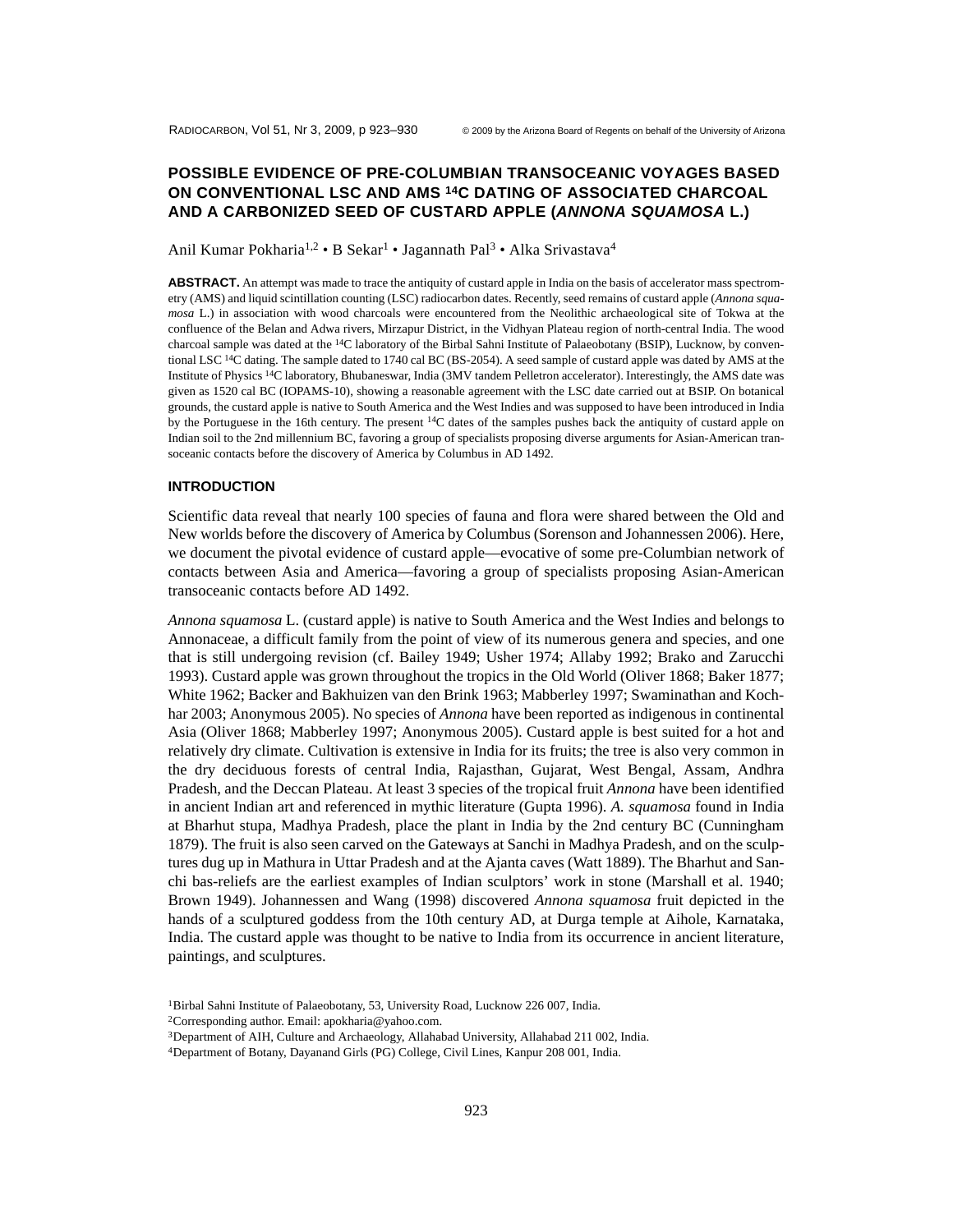### 924 *A K Pokharia et al.*

### **THE ARCHAEOLOGICAL SITE**

The Tokwa site (24°54′20″N, 83°21′65″E) is situated at the confluence of the Belan and Adwa rivers in Mirzapur District, India, southeast from the city of Mirzapur (see Figure 1). At present, the ancient mound covers an area of about  $27,597$  m<sup>2</sup>. The northern margin of the site is flanked by the Belan River, while the southern boundary faces the Adwa River (see Figure 2). The western margin of the site looks like the peak of the triangle (Misra et al. 2001). Archaeological excavations at this site began in 2000 by the Department of Ancient Indian History, Culture and Archaeology, University of Allahabad, and continued until 2003. The combined findings of the excavations of trenches H-8, H-9, I-8, I-9 and control pits brought to light the archaeological evidence of 3 cultures: Neolithic, Chalcolithic, and Iron Age. The occupational strata are divisible into as many as 16 layers, totaling 4.00 m. The botanical samples were collected by the water flotation technique in order to study the ancient plant economy. However, in this paper our main objective is to highlight the finding of *Annona squamosa* in pre-Columbian times in India.



Figure 1 Map of Uttar Pradesh showing archaeological sites and townships (modified after Tewari 2004)

## **RADIOCARBON DATING**

The seed sample and wood charcoals were dated by the accelerator mass spectrometry (AMS) facility of the Institute of Physics, Bhubaneswar, India (3MV tandem Pelletron accelerator) and by conventional liquid scintillation counting  $(LSC)^{14}C$  dating at the Birbal Sahni Institute of Palaeobotany, Lucknow, India, using standard procedures (Rajagopalan et al. 1978) (see Table 1).

## **ARCHAEOBOTANICAL EVIDENCE AND IDENTIFICATION**

Carbonized seeds of custard apple (a single complete piece and a few broken pieces) were encountered in association with crop remains, weeds, and other wild taxa, as well as wood charcoals from systematically collected samples from the Neolithic stratigraphic sequence: trench H8, layer 12A,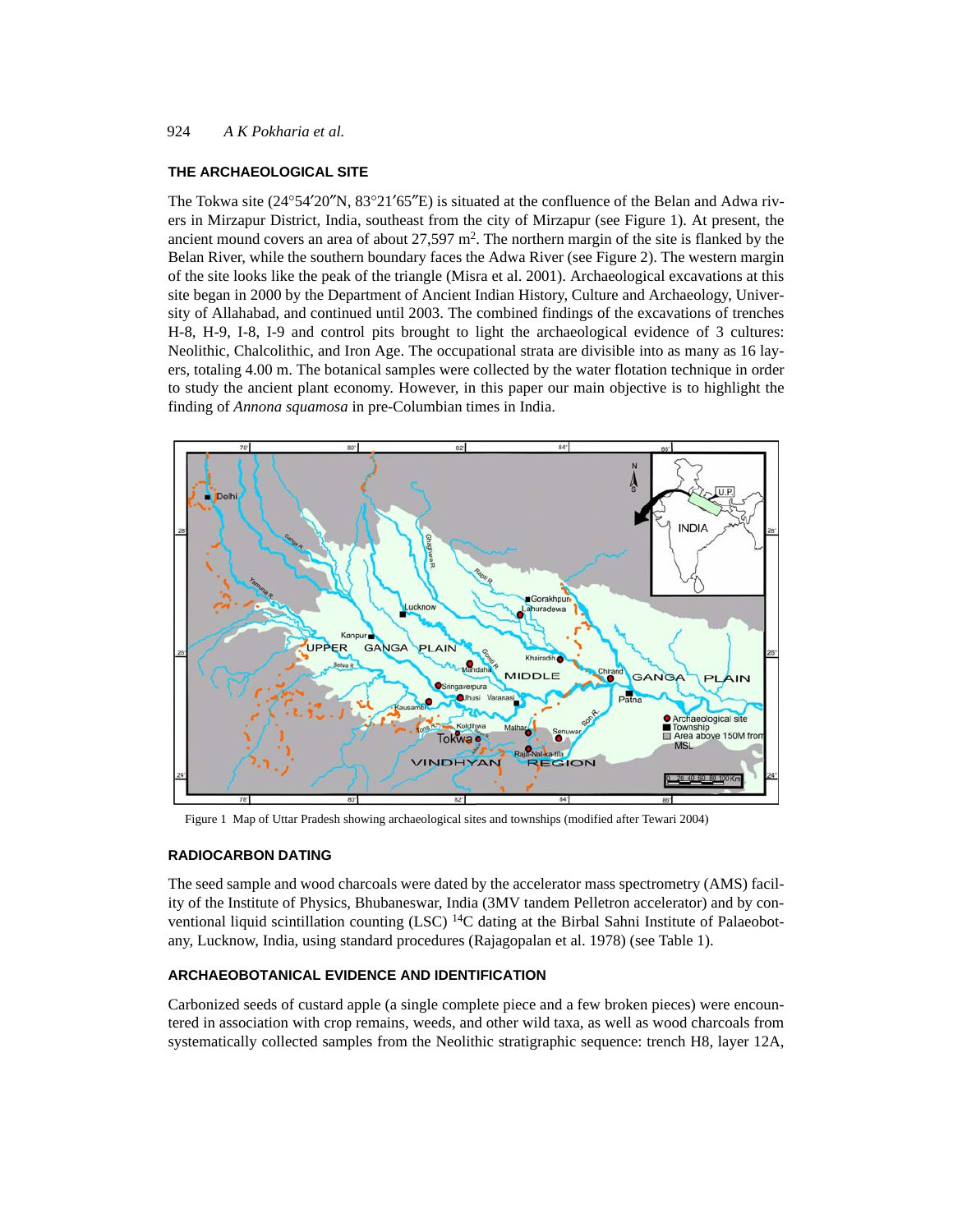

Figure 2 General view of the archaeological mound at Tokwa with the Belan River in the foreground and Adwa River in the background.

Table 1 LSC and AMS 14C dates of charcoal and seed of *Annona* cf. *squamosa* from the Iron Age Raja-Nal-ka-tila (RJN) site and the Neolithic Tokwa (TKW) site and their calibrated individual distribution (68.2% probability).

|                    | Depth       |        |                      | ${}^{14}C$ age | Calibrated | Calibrated       |
|--------------------|-------------|--------|----------------------|----------------|------------|------------------|
| Stratigraphic data | (cm)        |        | Layer $BSIP$ lab #   | (yr BP)        | age (BC)   | age range $(BC)$ |
| RJN-1997           | 130–140     | 5      | <b>BS-1988</b>       | $2690 \pm 70$  | 740        | $900 - 800$      |
| U-19, Qdt. 1       |             |        | (charcoal)           |                |            |                  |
| TKW-2000           | $220 - 225$ | - 12A  | <b>BS-2054</b>       | $3410 \pm 70$  | 1740       | 1860-1622        |
| $H-8$              |             |        | (charcoal)           |                |            |                  |
| TKW-2000           | $220 - 225$ | $-12A$ | IOPAMS-10            | $3280 \pm 140$ | 1520       | 1740–1410        |
| $H-8$              |             |        | <i>(Annona seed)</i> |                |            |                  |

2.20–2.25 m depth (see Figures 3 and 5a,b); control pit, layer 13, 3.02 m depth; and trench H9, pit sealed by layer 16, 2.55 m depth at Tokwa. To better identify the carbonized seeds, the seed size (length  $\times$  breadth  $\times$  thickness) of 4 common species of *Annona* in the Indian region was measured on the collection provided by the Herbarium of National Botanical Research Institute, Lucknow (see Table 2). *A. squamosa* has oblong seeds that are 13–16 mm long (see Figure 4), whereas *A. cheri mola* seeds are 15–21 mm long, *A. muricata* seeds are 15–18 mm long, and the *A. reticulata* oblong seeds are <13 mm long. The ancient oblong seed collected by the excavators (15 mm long) shows a close resemblance with that of extant seeds of *A. squamosa*. In addition, the characteristics of the fruit coat surface were studied. The fruit coat shows projecting and somewhat ovoid to narrowly oblong aureoles in *A. squamosa* L. Among the other closely related species, the fruit of *A. reticulata* L. have a characteristic network of lines indicating the edges of individual fruits; *A. cherimola* Mill. show a scaly surface; *A. glabra* L. have a smooth or faintly reticulate surface; and *A. muricata* L. are covered with recurved fleshy spines (Swaminathan and Kochhar 2003; Anonymous 2005). The carbonized fruit coat shown in Figure 6c,d, recovered from Sanghol and dated to the Kushana period (AD 100–300), has projecting ovoid-oblong aureoles (Pokharia and Saraswat 1999) resembling that of extant *A. squamosa* fruit as shown in Figure 6a, b, and e1. Thus, the seeds from Neolithic Tokwa have been identified as *A. squamosa*, which is also supported by the seed-size statistics.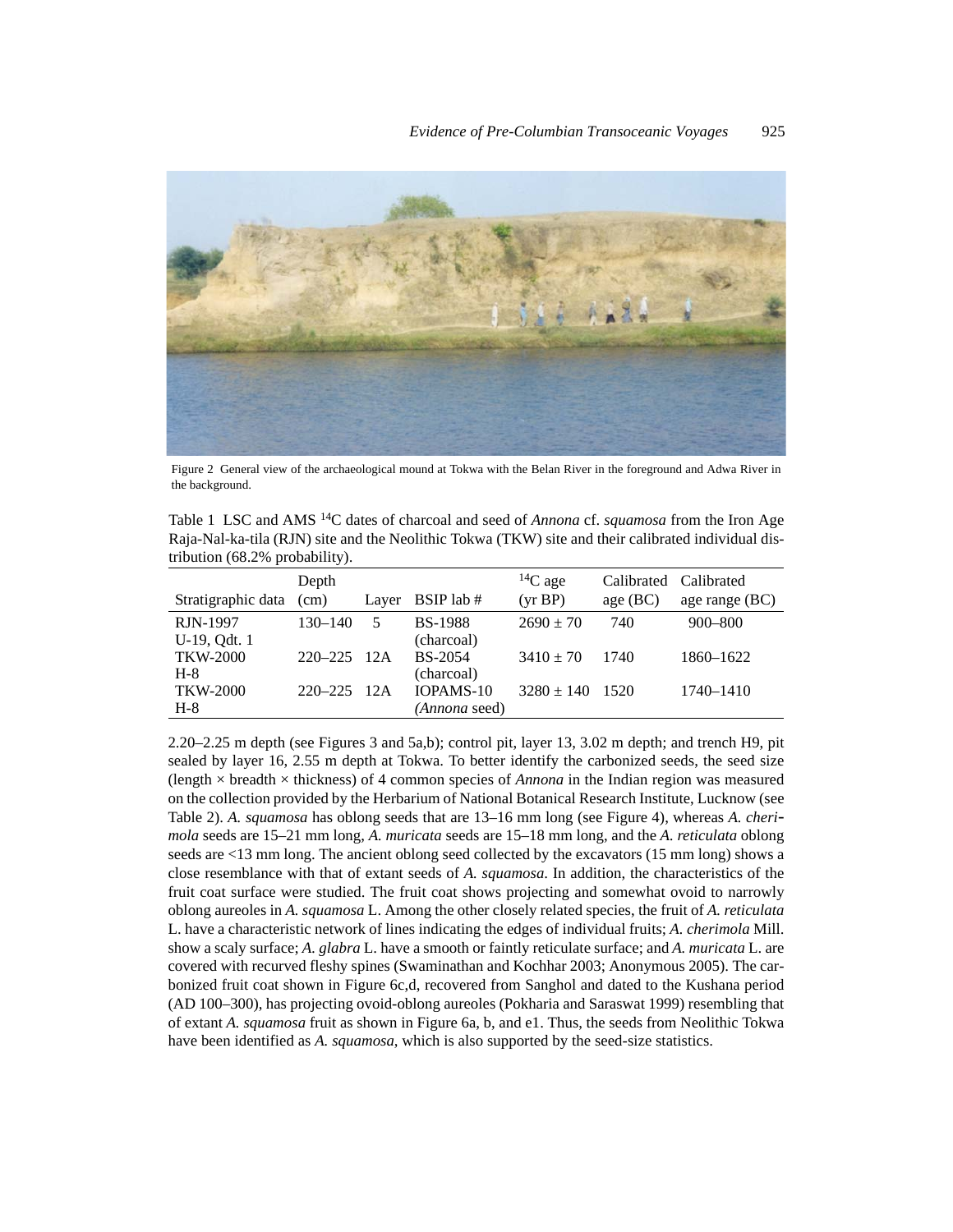

Figure 3 Section of trench H8 showing the different layers and pits, with the arrow pointing to layer 12A from where the *Annona* seed and associated charcoal were recovered and dated.

Table 2 Measurement of seeds of *Annona* sp. commonly occurring in India in relation to the carbonized seed of *Annona* from the Tokwa site.

| Seed                        | Length                       | <b>Breadth</b>               | <b>Thickness</b>         |
|-----------------------------|------------------------------|------------------------------|--------------------------|
| A. cherimola<br>A. muricata | $15 - 21$ mm<br>$15 - 17$ mm | $11 - 13$ mm<br>$10 - 12$ mm | $5-6$ mm<br>$10 - 12$ mm |
| A. squamosa                 | $13 - 16$ mm                 | $8-9$ mm                     | $5-6$ mm                 |
| A. reticulata               | $10-13$ mm                   | $5-7$ mm                     | $4-5$ mm                 |
| Carbonized seed (Annona)    | $15 \text{ mm}$              | $9 \text{ mm}$               | $5 \text{ mm}$           |





Figure 4 Half-split and complete extant seeds of *Annona squamosa* (scale in mm)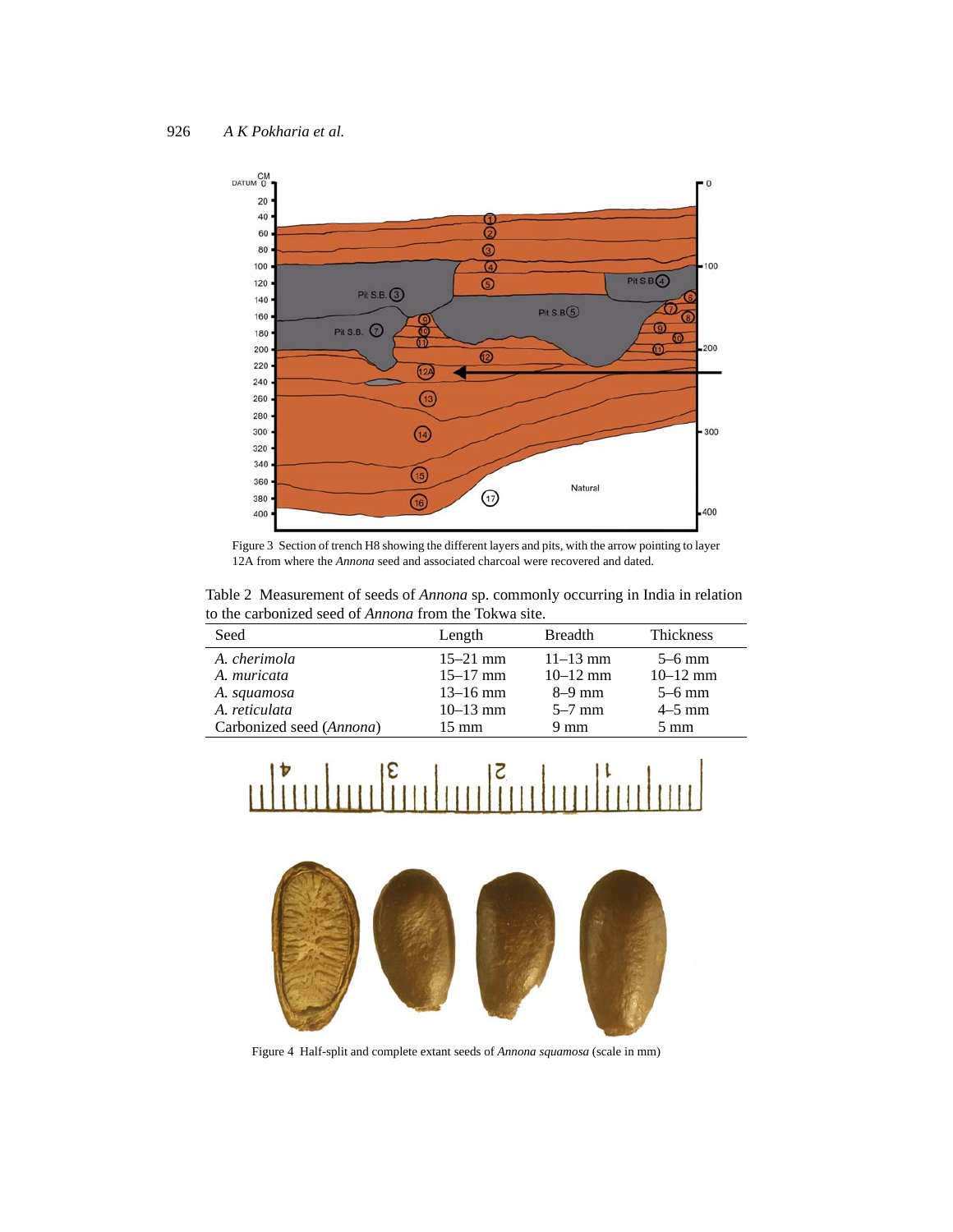

Figure 5 Complete single seed seen from both sides (a) and half-split seeds (b) of *Annona squamosa* from the Neolithic layer at the Tokwa site (scale in mm).

### **DISCUSSION AND CONCLUSION**

According to Sorenson and Johannessen (2006), organisms, whether plants or animals, hold special significance as evidence for the history of long-distance human movement. Biologists believe that a given species arise only once in the course of evolution because new species develop within a unique set of environmental parameters found in only a single geographical location (Zohary 1996). Polunin (1960) states that "The chances that two isolated populations will evolve in exactly the same way are incalculably low," since, as Wulff (1943) has pointed out, "No two localities on earth are exactly alike in all physico-geographical conditions." The remains of custard apple found in Indian archaeological contexts require plausible explanations and are not to be ignored. The LSC and AMS <sup>14</sup>C dating of the charcoals and seed sample pushes back the existence of custard apple on the Indian soil to about 1740 cal BC.

On botanical grounds, the custard apple is native to South America and the West Indies and is supposed to have been introduced to India by the Portuguese during the 16th century AD. Amazingly, its appearance in the Bharhut and Sanchi sculptures in Madhya Pradesh and in the carvings dug up at Mathura in Uttar Pradesh (2nd–1st century BC) by General Cunningham in 1879 was seriously contested by botanists. Now unexpectedly, the finds of custard apple seeds encountered in the Neolithic Tokwa site support the identification of custard apple in the ancient Indian sculptures. In addition to Neolithic Tokwa, wood charcoal samples associated with the carbonized seeds of *A. squamosa* (see Figure 7a,b) and other botanical remains from the stratigraphic sequence of the ironusing culture at Raja-Nal-ka-tila, Sonbhadra District, Uttar Pradesh, were previously dated at BSIP (see Table 1: 740 cal BC: BS-1988; Saraswat and Pokharia 2002) and also support the pre-Columbian existence of *A. squamosa* in India.

The botanical evidence and firmly established  $^{14}$ C dates, the characteristics of the fruit seed coats, and the seed-size statistics presented here may change the historical accounts of the discovery of America by Columbus in 1492. The occurrence of custard apple in pre-Columbian times is in no way accidental. The questions of how it reached these diverse unconnected zones, when it happened, and who was responsible for its introduction are difficult to establish at present.

In view of the above, the remains of custard apple found on Indian soil should favor the diverse arguments of a group of specialists proposing Asian-American transoceanic contacts before the dis-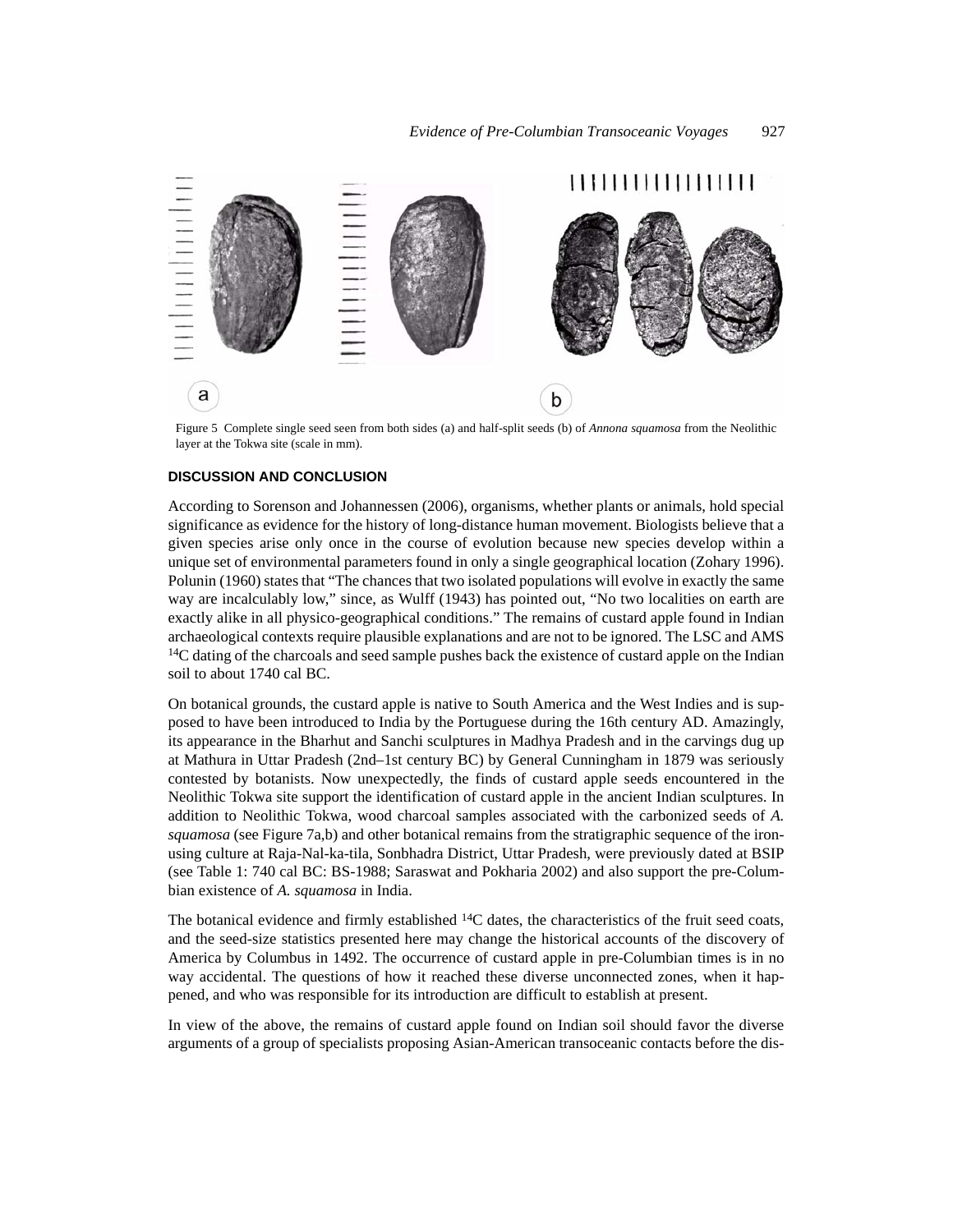







 $\odot$  $\alpha$ 



Figure 6 Extant immature and mature fruits of *Annona squamosa* on the same twig (a); variation in size of extant fruits of *A. squamosa* (b); carbonized fruit coat of ancient *A. squamosa* with projecting, ovoid-oblong aureoles on the outer side (Pokharia and Saraswat 1999) (c) and seed locules on the inner side (d); carbonized fruit coat of extant *A. squamosa* with projecting, ovoid-oblong aureoles on the outer side (e1) and seed locules on the inner side (e2) (scale in mm).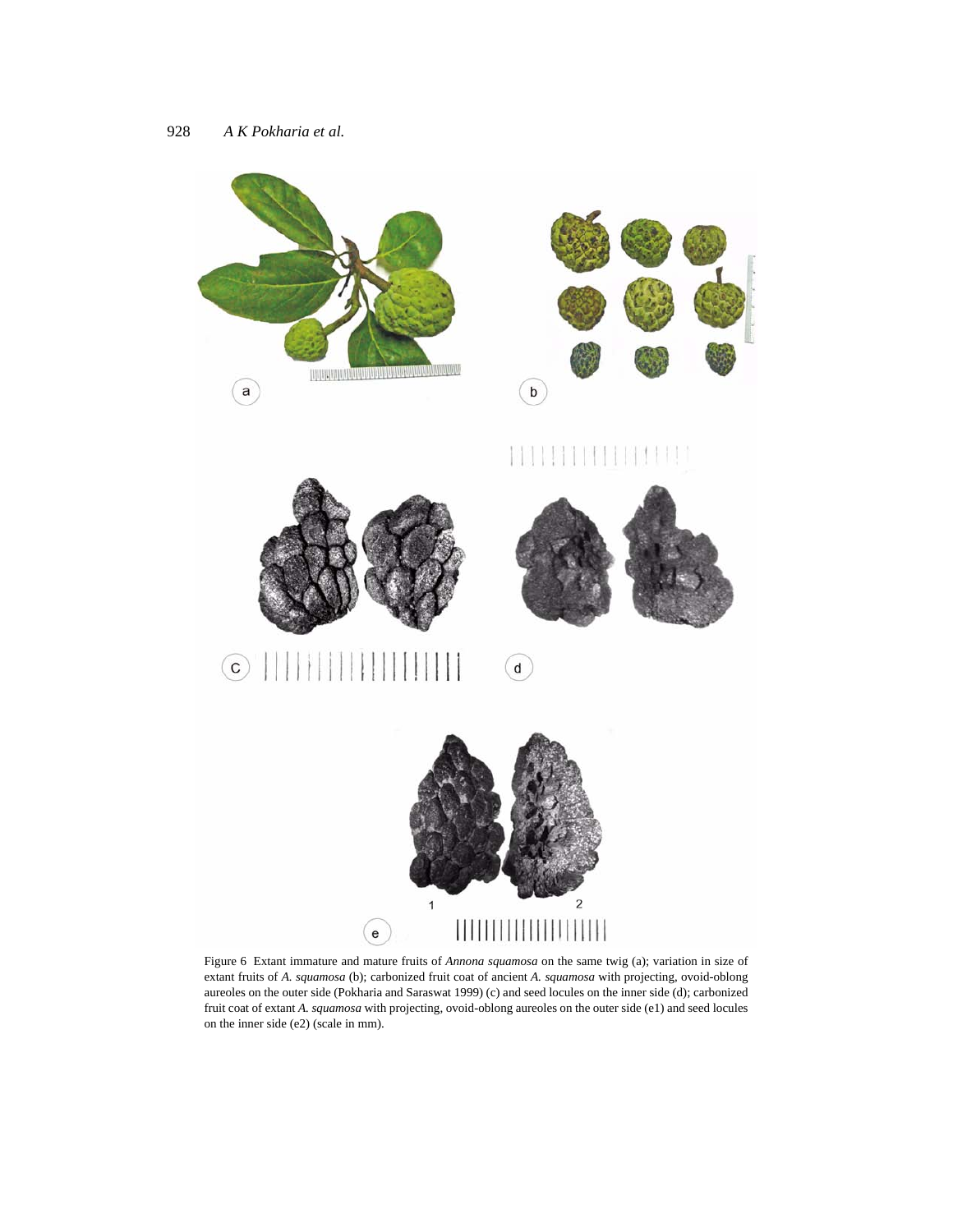

Figure 7 Complete and partly broken seeds (a) and half-split seeds (b) of *Annona squamosa* from the Raja-Nal-ka-tila site (scale in mm).

covery of America by Columbus. With this new archaeological botanical evidence, it should certainly be borne in mind that pre-Columbian contact between the Asian and American regions cannot be ruled out.

### **ACKNOWLEDGMENTS**

The authors AKP and BS are thankful to the Director of BSIP for encouragement and providing facilities to undertake this study. AKP is grateful to Dr K S Saraswat, ex-Emeritus Scientist, for passing on the samples collected by Jagannath Pal and his team during the course of excavations in the first season, and for commendable help during the investigation. We are also grateful to the members of Institute of Physics, AMS Division, Bhubaneswar, India, for AMS dating of the seed sample. We thank the reviewers for their valuable and constructive comments and suggestions, which helped in improving the manuscript.

## **REFERENCES**

- Allaby M, editor. 1992. *The Concise Oxford Dictionary of Botany*. Oxford: Oxford University Press. 448 p.
- Anonymous. 2005. *The Wealth of India-Raw Materials*. Volume 1. New Delhi: Council of Scientific and Industrial Research (CSIR).
- Backer CA, Bakhuizen van den Brink RC. 1963. *Flora of Java*. Groningen: N.V.P. Noordhoff. p 115–6.
- Bailey LH. 1949. *Manual of Cultivated Plants Most Commonly Grown in the Continental United States and Canada*. New York: Macmillan. 1116 p.
- Baker JG. 1877. *Flora of Mauritius and the Seychelles*. Volumes 2–3. London: Taylor and Co.
- Brako L, Zarucchi JL. 1993. *Catalogue of the Flowering Plants and Gymnosperms of Peru*. St. Louis: Missouri Botanical Garden. 1286 p.
- Brown P. 1949. *Indian Architecture (Buddhist and Hindu Periods)*. 2nd edition. Bombay: D.B. Taraporevala Sons and Co.
- Cunningham A. 1879. *The Stupa of Bharhut*. London. Reprinted 1962. Varanasi: Indological Book House.
- Gupta SM.1996. *Plants Represented in Ancient Indian Temple Art*. Delhi: B.R. Publishing.
- Johannessen CL, Wang S. 1998. American crop plants in Asia before AD 1500. *Pre-Columbiana: A Journal of Long Distance Contacts* 1–2:9–36.
- Mabberley DJ. 1997. *The Plant Book: A Portable Dictionary of the Vascular Plants*. Cambridge: Cambridge University Press. 874 p.
- Marshall J, Foucher A, Majumdar NG. 1940. *The Monuments of Sanchi*. Volumes 1–3. Calcutta: Swatti Publications.
- Misra VD, Pal JN, Gupta MC. 2001. Excavation at Tokwa: a Neolithic-Chalcolithic settlement. *Pragdhara* 11:59–72.
- Oliver D. 1868. *Flora of Tropical Africa (Ranunculaceae to Connaraceae)*. Volume 1. Kent: L. Reena & Co. Ltd. p 13–7.
- Pokharia AK, Saraswat KS. 1999. Plant economy during Kushana period (100–300 AD) at ancient Sanghol, Punjab. *Pragdhara* 9:75–121.